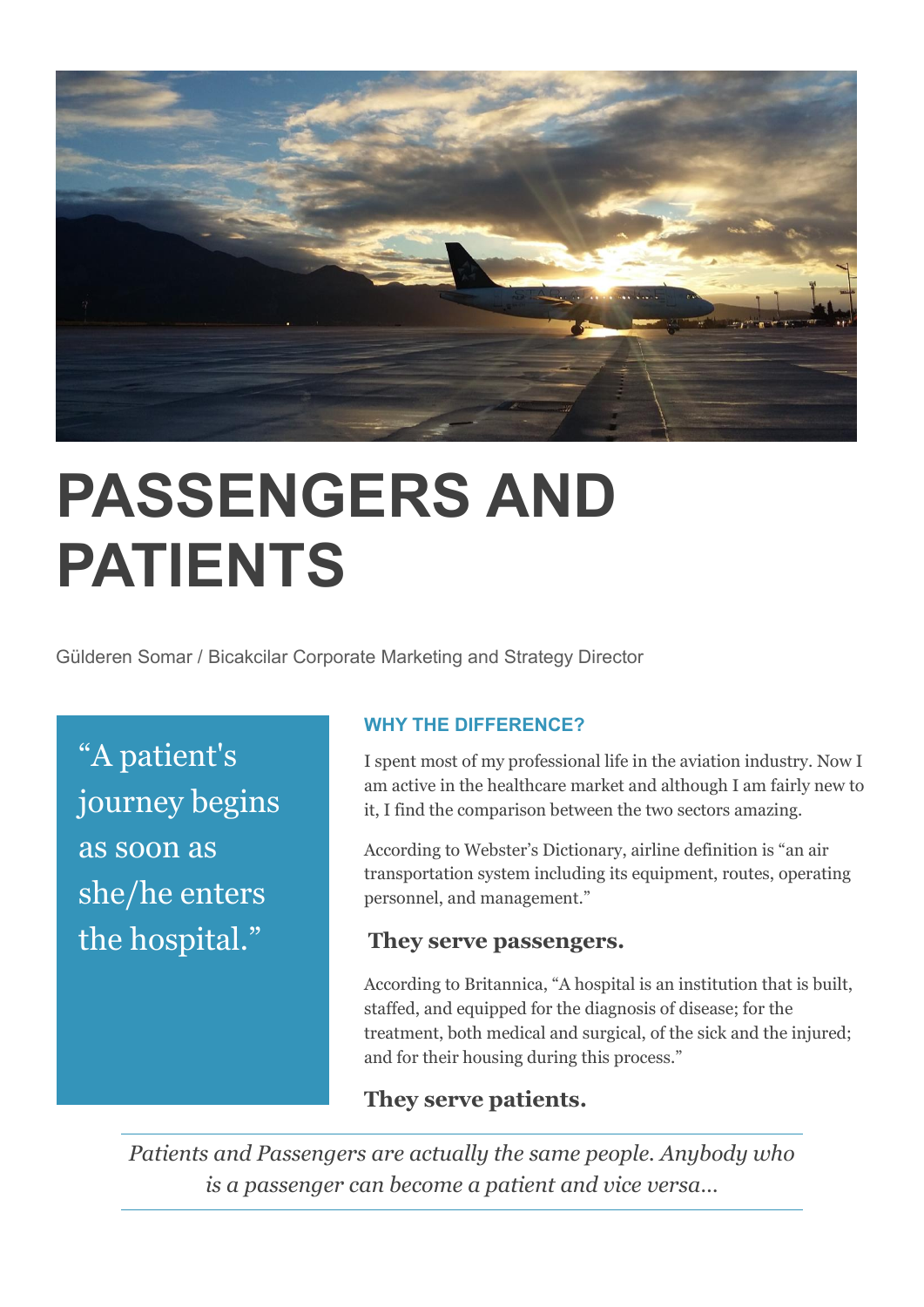Both market sectors have complicated and expensive operations. Both are directly related to the safety of the end user. Both use technologies extensively. Both can be a matter of life and death. Both have been around for a very long time. Both are open to human errors. Both have high costs of personnel as well as equipment.

The question, now, is the following;

How come, then, global airline industry is governed by global standards and rules and anything that is related to especially safety is closely monitored but healthcare industry has extreme differences in standards of health care including patient safety as they differ tremendously from hospital to hospital even within the same country let alone in different countries on all continents?

How come airline industry has an advocate called IATA that develop global commercial standards upon which the air transport industry is built and healthcare does not have such an umbrella control mechanism?

After all, the end user actually needs the safety in both sectors.



In the airline industry, you can buy cheap tickets with a low fare airline and your need of transportation will be executed under the same standards for safety with other airlines charging a lot more for the air fare.

In the healthcare market, usually, you get the best care depending on what you can afford to get.

Airlines would not exist without passengers (except for cargo) and hospitals would not exist without patients.

Patients and Passengers are the same people but they face different standards in each sector!

Actually when it comes to human life, the risks are similar. When something happens in the air a lot of people lose their lives but the probability of the accident is not high, at the

hospitals the life of the patient depends on the severity of the illness and the treatment quality… Both has to manage safety of the people!

> *However, air transport has global standards and healthcare does not.*

Below is an abstract from a report that has been published on the Internet in <https://www.ncbi.nlm.nih.gov/pmc/articles/PMC4710114/>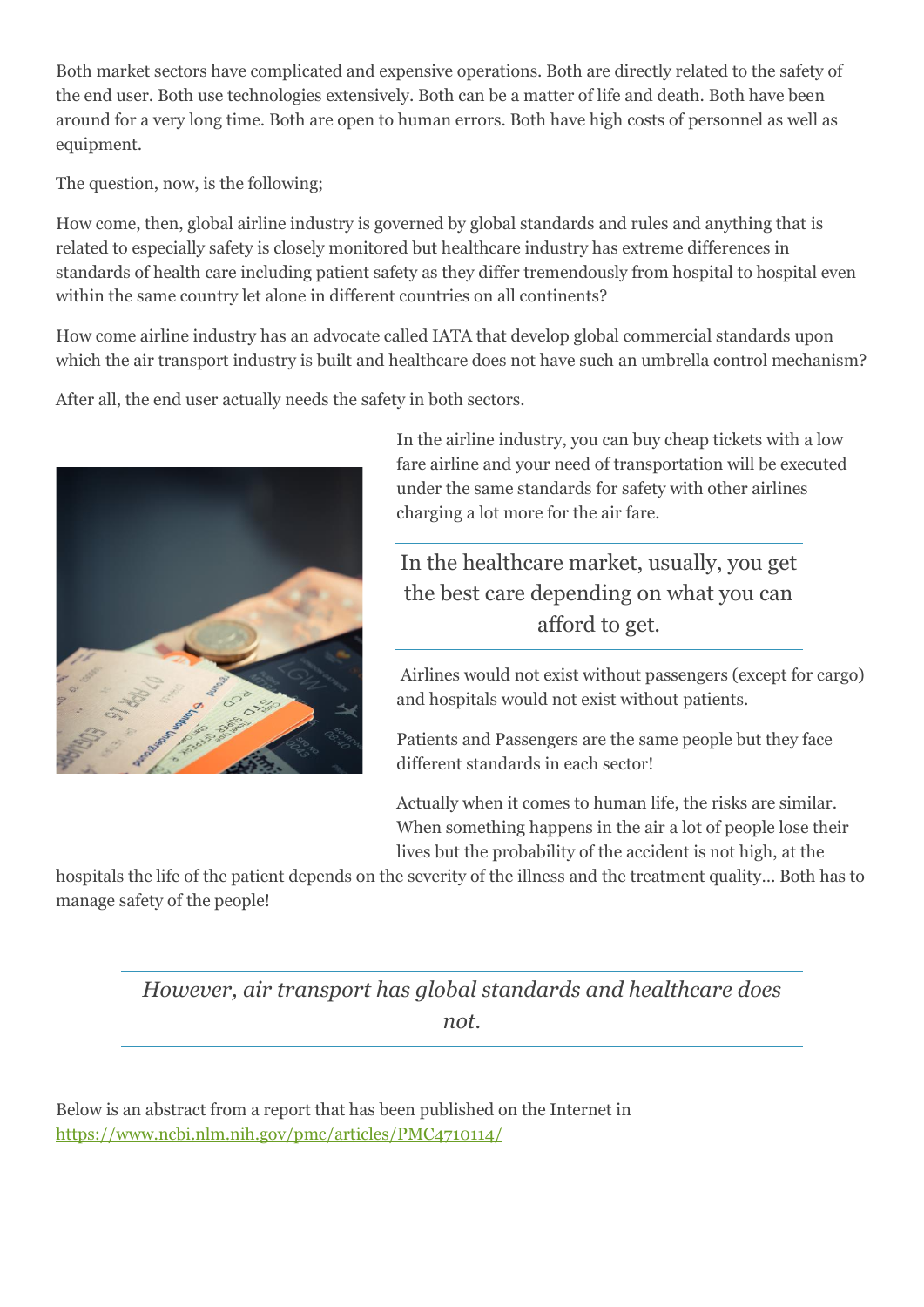| Domain                            | <b>AVIATION</b>                                                                                                                                                                                                                                                                                                | <b>HEALTHCARE</b>                                                                                                                                                                                                                                                                                                                                                                            |
|-----------------------------------|----------------------------------------------------------------------------------------------------------------------------------------------------------------------------------------------------------------------------------------------------------------------------------------------------------------|----------------------------------------------------------------------------------------------------------------------------------------------------------------------------------------------------------------------------------------------------------------------------------------------------------------------------------------------------------------------------------------------|
| <b>History</b>                    | • Hundred years                                                                                                                                                                                                                                                                                                | • Hundreds of thousands of years                                                                                                                                                                                                                                                                                                                                                             |
| <b>Key Raw</b>                    | Aircraft, usually less than 30 years old,                                                                                                                                                                                                                                                                      | • Human bodies, can live to around 100 years, check-up                                                                                                                                                                                                                                                                                                                                       |
| <b>Material</b>                   | serviced every few months                                                                                                                                                                                                                                                                                      | every 1-2 years or less frequently                                                                                                                                                                                                                                                                                                                                                           |
| <b>Activities</b>                 | Pilots operate one or two types of aircraft<br>Episode usually lasts 1-10 hours, with<br>same crew on board                                                                                                                                                                                                    | • Health care professionals have to deal with a wide<br>variety of equipment, diseases and presentations<br>Duration of inpatient stay may be days or even years,<br>with numerous changeovers of staff                                                                                                                                                                                      |
| Equipment                         | • There is a degree of standardisation of<br>displays across aircraft<br>• Most procedures are automated, with<br>multiple back-up systems in place<br>Information such as weather conditions is<br>automatically available                                                                                    | • There is relatively little standardisation of design across<br>medical equipment<br>• Automation of procedures, and back-up systems, are<br>somewhat variable, with much of healthcare being<br>'hands-on'                                                                                                                                                                                 |
| <b>Service</b><br><b>Users</b>    | Passengers are healthy<br>Passengers usually have little knowledge<br>$\bullet$<br>of the crew or aircraft or airline<br>Crew rarely know names of individual<br>$\bullet$<br>passengers, and the captain will seldom<br>console a passenger personally if things go<br>wrong                                  | Patients are sick, vulnerable and injured<br>Patients will often come equipped with well-<br>researched information about their condition, their<br>doctors and their hospital<br>Staff will know each patient well and may also become<br>$\bullet$<br>familiar with their families. A consultant will generally<br>console a patient if things go wrong.                                   |
| <b>Service</b><br><b>Delivery</b> | More homogenous<br>The same crew usually on board a flight<br>Pilots do not become acquainted with<br>passengers, or have to console them if<br>anything goes wrong<br>Comfort and luxuries rather than safety<br>can be correlated with ability to pay<br>There are few subspecialities of pilots and<br>crew | • More heterogeneous with a number of subspecialties<br>involved<br>• Health professionals get to know their patients and<br>build up a rapport with them<br>• Care is personal and patients are often involved in<br>treatment decisions<br>• Quality of care can be related to the ability to pay,<br>especially in developing countries<br>• There are many subspecialities in healthcare |
| <b>Safeguards</b>                 | Many safeguards are in place with a high<br>degree of automatization and<br>computerised support<br>There are strictly enforceable rules to<br>exclude adverse effects of fatigue or<br>alcohol on pilot's performance                                                                                         | • Limited safeguards, hands-on work, and a relative lack<br>of automatization and computerised support<br>Lack of strictly enforceable rules to exclude adverse<br>$\bullet$<br>effects of fatigue. Rules about alcohol are seldom<br>made explicit or strictly enforced.                                                                                                                    |
| Safety                            | Equal for everyone on plane<br>Fatalities can be over 100 at a time, and<br>usually include the crew of the plane<br>The setting of targets is relatively<br>infrequent, and rarely conflicts with<br>passenger safety                                                                                         | • Can correlate with ability to pay, especially in<br>developing countries<br>• Fatalities generally involve one person. Staff fatalities<br>directly associated with patient care are very rare.<br>Targets may often be present, and may on occasions<br>conflict with patient safety                                                                                                      |
| <b>Adverse</b><br><b>Events</b>   | Major adverse events are always<br>$\bullet$<br>investigated by a national body<br>• Major adverse events are often featured in<br>the media<br>Pilot immunity is often part of the<br>٠<br>reporting culture<br>Adverse event investigation reports are<br>٠<br>always published                              | • Major adverse events are usually only investigated<br>locally, though may occasionally be subject to wider<br>investigation<br>• Major adverse events only occasionally feature in the<br>media<br>Immunity is not necessarily part of the reporting<br>culture, and disciplinary procedures are wide-ranging<br>Adverse event investigation reports are seldom<br>$\bullet$<br>published  |

One of the things that drastically changed the airline industry was the Internet. A lot of companies providing software applications disappeared or merged, on-line booking became the norm and Internet also gave full power of selection to the passengers. Basically the travel agents as we have known them before, don't exist anymore. A more knowledgeable passenger population took control of what they wanted. So the airlines started focusing on creating the best experience for them all the way from the starting point to the end point (and beyond) of their journey.

A similar trend is also happening in healthcare.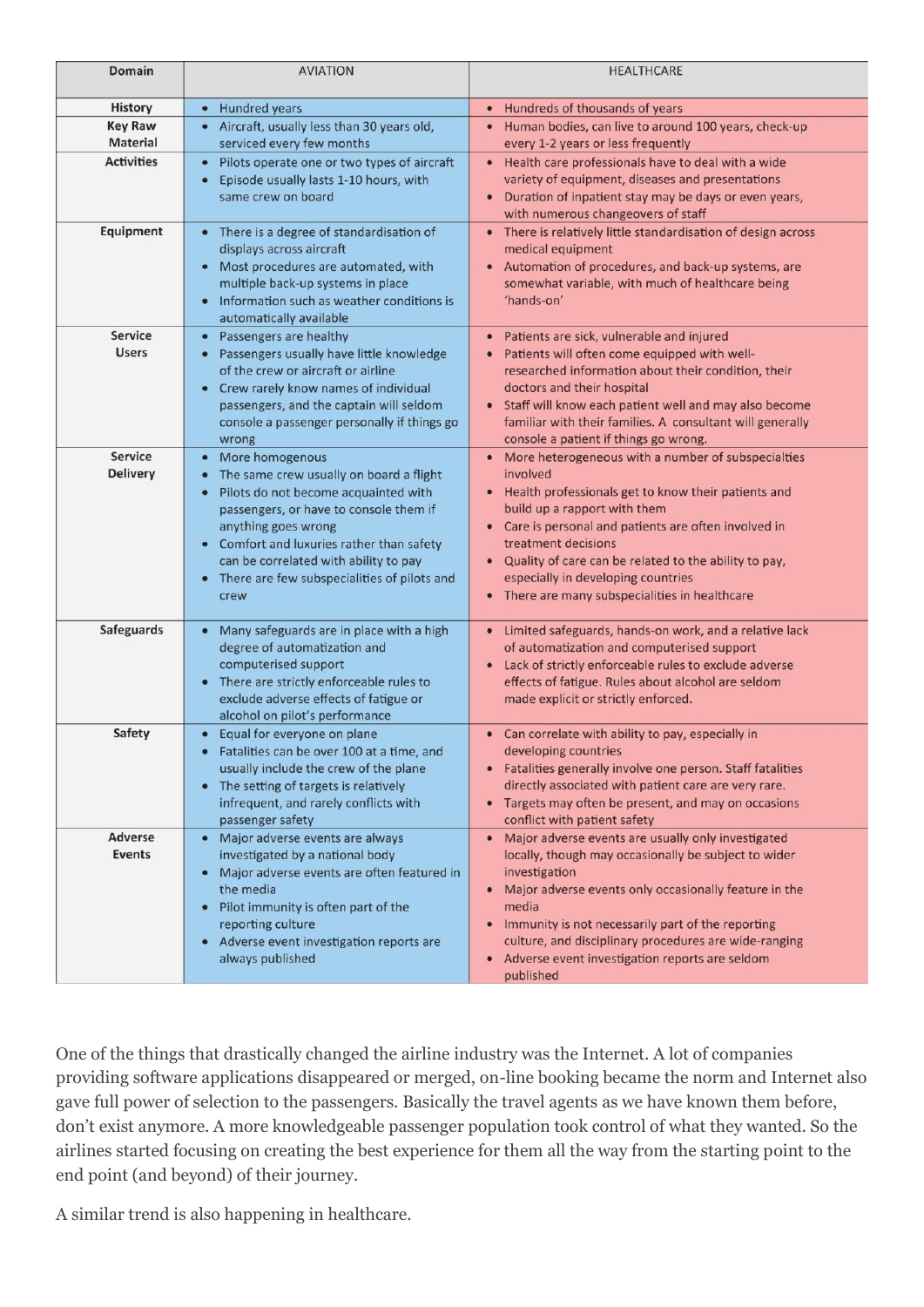Patients are not the people they were years ago. They have a lot more knowledge. They have choices and they understand the choices (most of the time).

> *There is a lot healthcare industry and aviation industry can learn from each other.*

The focus has to be solely on the patient. This means the safety and positive outcome includes a lot of different segments starting with the hospital building, Admission of the patient, all the way to the expertise of medical staff and thus their emotional state ( being over tired is a major danger), medical devices used and their quality as well as affordability. Healthcare should be reachable by all.

Today, you see the airplanes mostly packed. Anyone who has a lot of money or little money can afford to get on a plane. Low fare airlines fly people at affordable prices with less food service- however when it comes to safety of the passengers everybody operates under the same rules globally. ATC does not differentiate routes based on what kind of an airline it is. The safety presentations, ticketing, and boarding the plane are also under the same rules.

As patients, we should also have a predictable reception to a hospital (whether a small or a big hospital), similarly trained medical professionals to treat us according to the standards and the rules of treatment should be transparent to the patient for ease of mind. In healthcare trying to relax with the worry of an operation is probably as important as the outcome. (Like the pilots that try to calm us by saying. "Now sit back and relax and enjoy the flight").

Compassion of the people working in both sectors is also very important. Compassion is about caring….In health care it is even more important….

Some airlines have a lot of information about their passengers and they use it with compassion – such as birthdays, anniversaries etc.

When the people both industries are the same people, focusing on them and offer them the best and the most effective experience is crucial.

I believe as the new technologies emerge, this is possible.

*I see the hope of getting these two industries to the level with great value for the end user can be possible with the effective application of block chain.*

We still have many barriers that need to be overcome before block chain can be accepted as a mainstream technology: A lack of standards, challenges in communicating between different block chains, the need for off-chain development of open system interfaces, and getting intermediaries (who currently profit from controlling the data) to interface with block chains are all reasons to slow adoption.